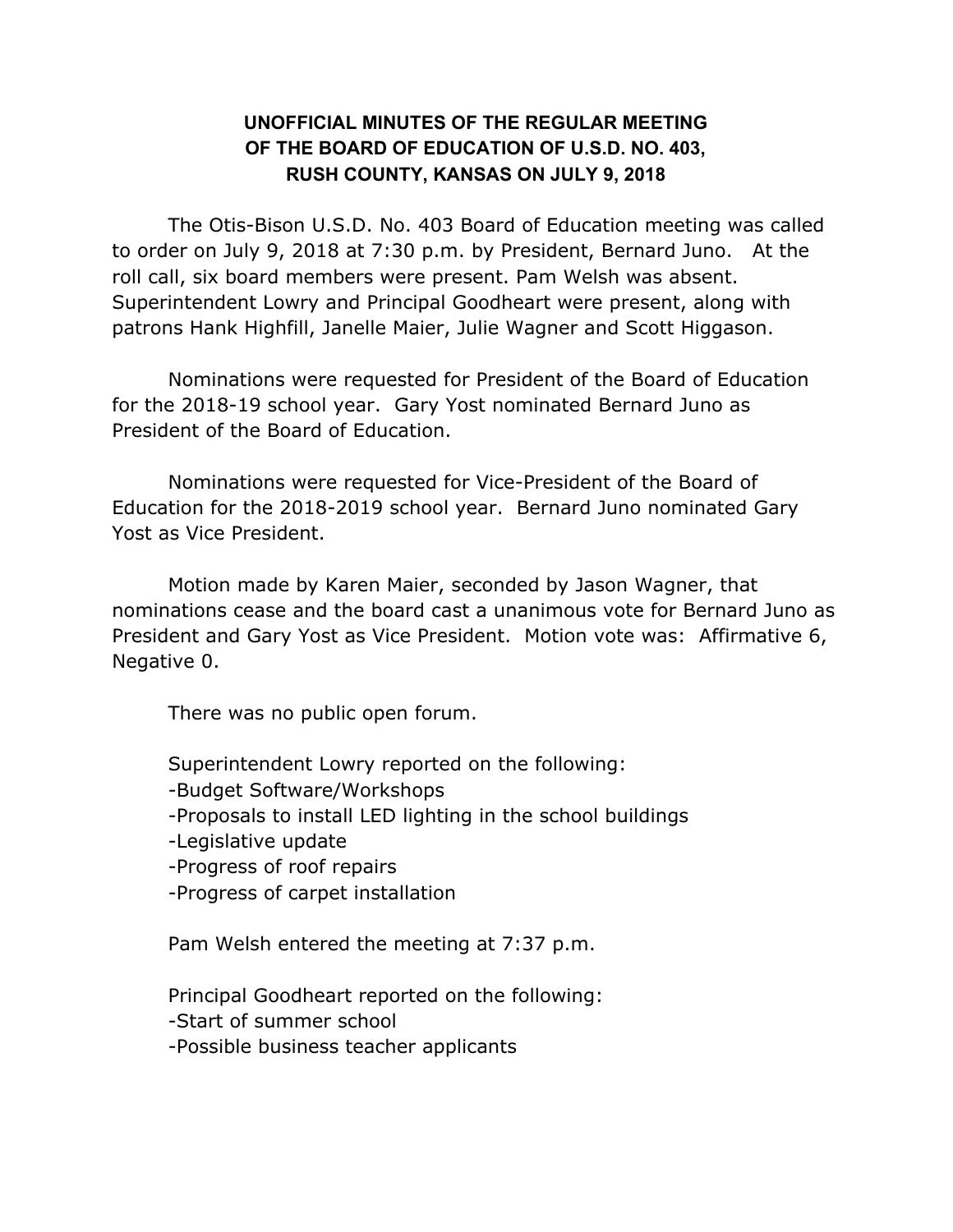Hank Highfill, Julie Wagner and Janelle Maier presented a report to the board on the ITSE workshop they attended in Chicago. Items discussed included virtual reality, robotics, coding, the Cube, Promethean Boards, Go Guardian and library furniture.

Hank Highfill, Julie Wagner and Janelle Maier left the meeting at 8:09 p.m.

There was no SouthWinds Academy report.

Motion made by Everett Royer to approve the consensus items as presented. Motion seconded by Gary Yost. Motion vote was: Affirmative 7, Negative 0. (Applicable resolutions attached and hereby made a part of these minutes.)

Jason Wagner moved, seconded by Karen Maier, to approve the July 9, 2018 agenda as amended. Agenda was amended by adding Nurses Resignation to Item L. Motion vote was: Affirmative 7, Negative 0.

Motion made by Gary Yost, seconded by Jason Wagner, to approve the June 11, 2018 regular board meeting minutes and the June 28, 2018 special board meeting minutes, the treasurer's report, accounts payable, activity funds and petty cash fund as presented. Motion vote was: Affirmative 7, Negative 0.

Scott Higgason, Agency One, reviewed the insurance proposal for 2018-19 with the board. Motion made by Karen Maier, seconded by Robert Mitchell, to approve the insurance quote from Agency One in the amount of \$73,094.00 to renew the school insurance on property and vehicles for the 2018-2019 school year. Motion vote was: Affirmative 7, Negative 0.

Scott Higgason left the meeting at 8:36 p.m.

Gary Yost moved, seconded by Everett Royer, to approve the renewal of Student Accident Insurance with Myers-Stevens & Toohey & Co. for the 2018-2019 school year in the amount of \$6,435.45. Motion vote was: Affirmative 7, Negative 0.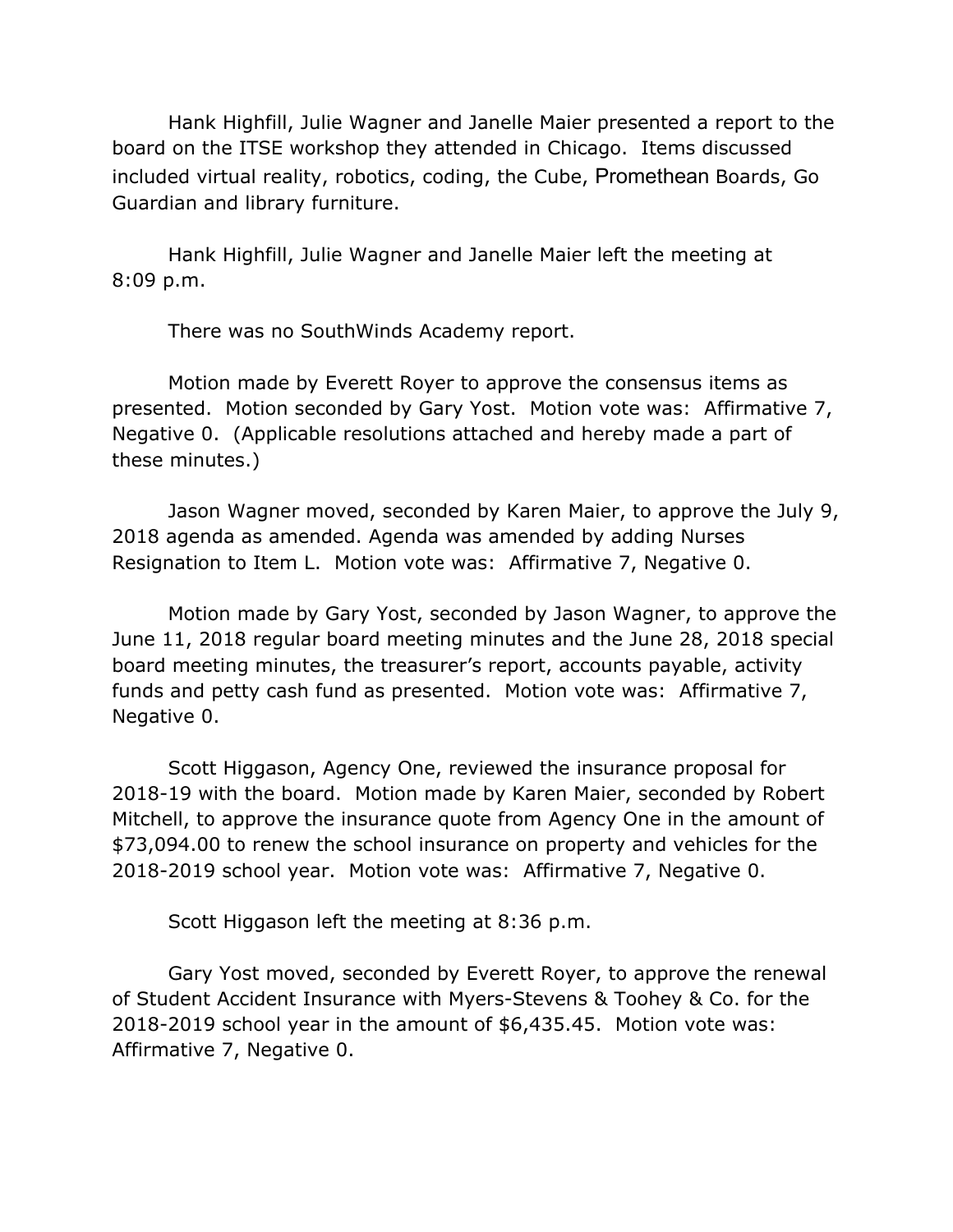Motion made by Everett Royer, seconded by Pam Welsh, to approve the Apex Learning Invoice in the amount of \$12,500.00. Motion vote was: Affirmative 7, Negative 0.

Karen Maier moved, seconded by Gary Yost, to approve the 2018-2019 Elementary School, Jr./Sr. High School, SouthWinds Academy and Classified Handbooks. Motion vote was: Affirmative 7, Negative 0.

Motion made by Gary Yost, seconded by Robert Mitchell, to approve the contract with Education First, LLC as presented for the 2018-2019 school year. Motion vote was: Affirmative 7, Negative 0.

Motion made by Karen Maier to allow Hank Highfill to dispose of and/or sell outdated equipment as presented as he best sees fit. Motion seconded by Pam Welsh. Motion vote was: Affirmative 7, Negative 0.

Jason Wagner moved, seconded by Gary Yost, to approve the out-of-district applications as listed. Motion vote was: Affirmative 7, Negative 0. Applications approved were: Cora Anderson, Andrew Zordel, Michael Bahr, Thomas Bahr, Jodie Baalmann, Johannah Baalmann, Jace Baalmann, Eleera Bochy, Colton Fyler, Cecileaha Gagelman, Mollie Georg, Jackson Gilpin, Zoe Gilpin, JoDe McCallie, Marissa Pechanec, Kaitlyn Pechanec, Kylie Reeves, Grantley Sinn, Shaylyn McNett, Aiden Suppes, Cheyenne Vap, Troy Yarmer and Trent Yarmer.

The board reviewed the first reading of board policies AF - School Day, BCAC - Waiver of Notice, BCBG - Voting Methods, DC - Annual Operating Budget, DE - Fraud Prevention and Investigations, DFAC - Procurement - Federal Program, DFE - Investment of Funds, DIC - Inventories, DJB - Petty Cash Accounts, DJEB - Quality Control, DJED - Bids and Quotations Requirements, DJEF - Requisitions, DK - Resolution to Establish Activity Fund, DP - Collection Procedures, EBC - Report to Local Law Enforcement, GAAE - Report to Local Law Enforcement, GAAF - Emergency Safety Interventions, GAD - Employee Development Opportunities, GBO - Resignation, IDACA - Special Education Services, JBE - Parent Consent and Waiver, JCAC - Interrogations and Investigations, JDD - Report to Staff of Expulsion or Conviction, JDDA - Drug-Free Schools, JDDB - Reporting Crimes to Law Enforcement and JCCD - Short Model Bullying Plan. There was no action taken.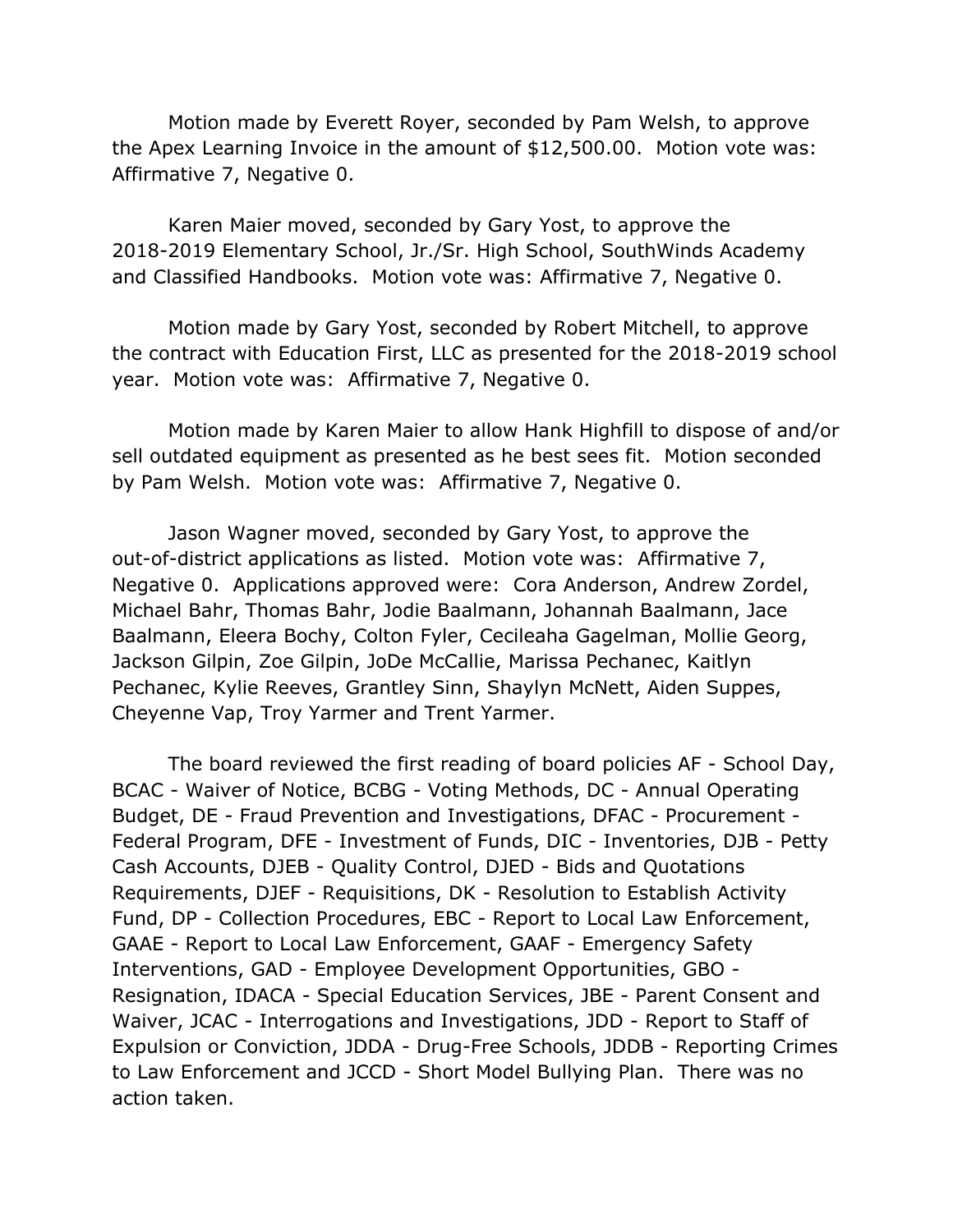Superintendent Lowry discussed bus drivers, bus procedures, and transportation procedures. No action was taken on bus drivers and bus procedures.

Gary Yost moved, seconded by Jason Wagner, to set July 30, 2018 at 7:00 a.m. for a special meeting for preliminary budget for publication and LED light proposals. Motion vote was: Affirmative 7, Negative 0.

Motion made by Bernard Juno, seconded by Pam Welsh, to go into executive session for fifteen (15) minutes with the board, Superintendent Lowry and calling in Mr. Goodheart as needed, to discuss certified contracts and salary, resignations, school nurses contracts and supplemental contracts, pursuant to the Open Meetings Act, and that we return to open meeting in the boardroom at 9:26 p.m. Motion vote was: Affirmative 7, Negative 0.

The meeting was resumed at 9:26 p.m.

Motion made by Bernard Juno, seconded by Pam Welsh, to go into executive session for ten (10) minutes with the board, Superintendent Lowry and calling in Mr. Goodheart as needed, to discuss certified contracts and salary, resignations, school nurses contracts and supplemental contracts, pursuant to the Open Meetings Act, and that we return to open meeting in the boardroom at 9:37 p.m. Motion vote was: Affirmative 7, Negative 0.

The meeting was resumed at 9:37 p.m.

Motion made by Gary Yost, seconded by Everett Royer, to approve a contract for Dr. Milt Dougherty as SouthWinds Academy Principal at a salary of \$38,506.00 for the 2018-2019 school year. Motion vote was: Affirmative 7, Negative 0.

Motion mady by Gary Yost, seconded by Robert Mitchell, to approve the salary for SouthWinds Academy Director/Counselor at \$61,800.00 for the 2018-2019 school year. Motion vote was: Affirmative 7, Negative 0.

Karen Maier moved, seconded by Pam Welsh, to accept the resignation from Mary Rooney as School Nurse. Motion vote was: Affirmative 7, Negative 0.